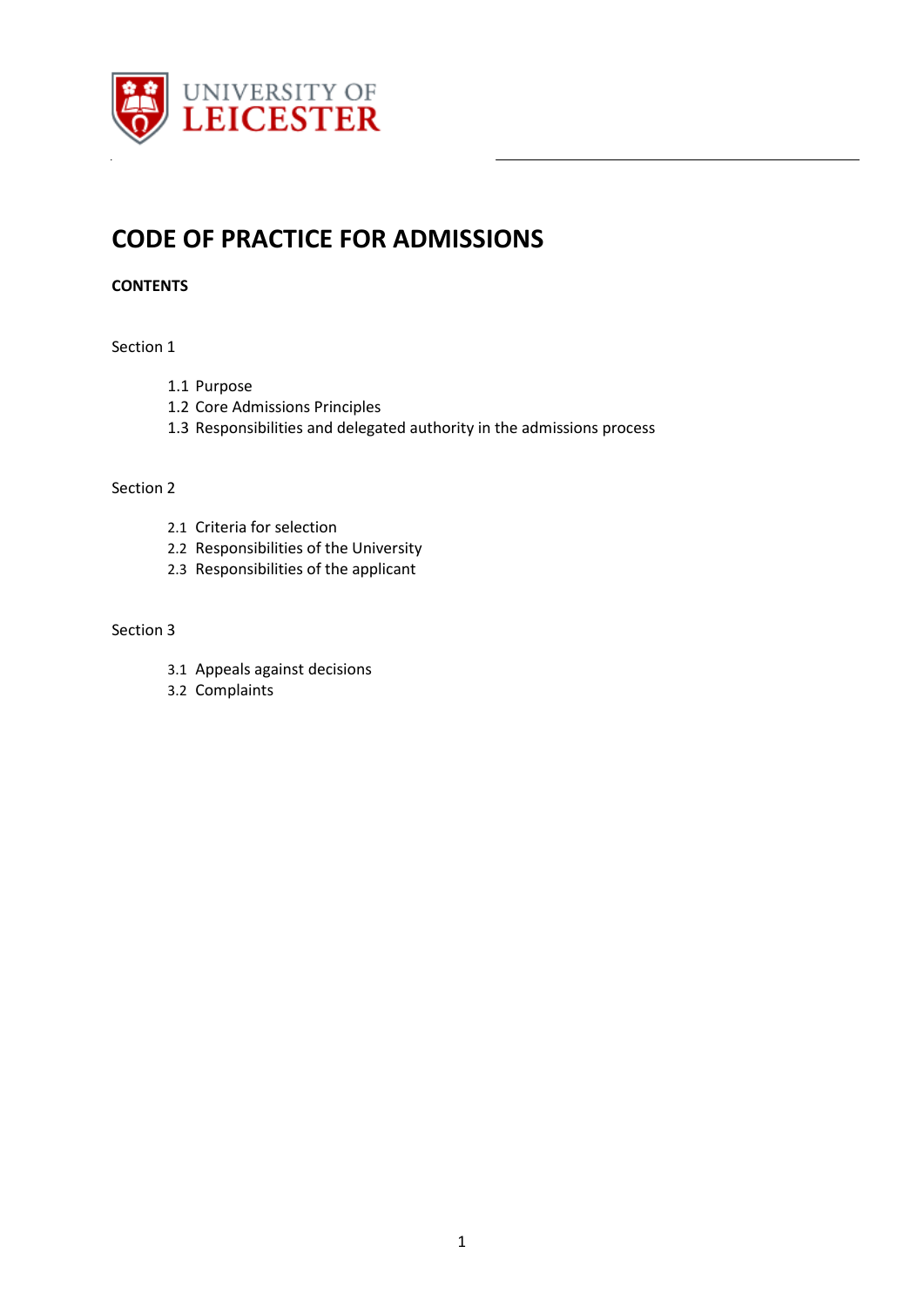## **1.1 Purpose**

- 1.1.1 This document sets out the principles and practices which underpin the University's admissions process. It applies to all programmes of study.
- 1.1.2 The purpose of this Code of Practice is to ensure that the University has in place clear and transparent admissions processes which are reviewed on a regular basis and meet the requirements of the UK Quality Code for Higher Education as articulated in Chapter B2.

## **1.2 Core Admissions Principles**

- 1.2.1 The University upholds the key principle that the policies and procedures governing the admissions process should be fair, transparent, implemented consistently and are compliant with all relevant legislation and regulations.
- 1.2.2 The University's policies embrace its commitment to equal opportunities and any conditions for entry to a programme will only be imposed if justifiable on academic grounds.
- 1.2.3 The University is committed to ensuring a diverse student population. It embraces the principles of widening participation and fair access and welcomes applications from all suitably qualified applicants who, in the University's judgement, are able to demonstrate their potential to succeed in their chosen programme of study.
- 1.2.4 The University ensures that admissions decisions are made by those members of staff who have been trained and are equipped to make such judgements.
- 1.2.5 The University seeks to ensure that admissions policies and procedures work effectively to support its strategic objectives.

#### **1.3 Responsibilities and delegated authority in the admissions process**

- 1.3.1 The authority to regulate the admission of persons to courses of study in the University, subject to the Ordinances of the University, is invested in the Senate (Ordinance 10.7).
- 1.3.2 This authority is devolved through Heads of Departments/Schools, to a nominated member of the academic staff who takes on the role of admissions tutor. The admissions tutor may delegate their responsibility to an appropriate member of the non- academic staff. In these circumstances, selection criteria are agreed which include not only the expected level of qualifications upon entry, but also other qualitative criteria that may influence a selection decision. Any decisions that need to be made outside these criteria are referred to the admissions tutor.
- 1.3.3 The Student Recruitment Admissions and Widening Participation Committee advises the University on undergraduate and postgraduate recruitment and admissions policies, strategies and objectives, and monitors their implementation. It is chaired by the Pro-Vice Chancellor (Student Experience) and includes College representatives and key officers in corporate services who are responsible for student recruitment and admissions.
- 1.3.4 The Director of Admissions is responsible for ensuring that admissions are conducted in a fair and equitable manner and for the management of the admissions process.

#### **2.1 Criteria for Selection**

2.1.1 Every student will at least meet the entry requirements, articulated in Senate Regulation 2 for taught programmes or Senate Regulation 9 for research degree programmes. Exceptionally, a case can be made for special entry which must be agreed by either the Pro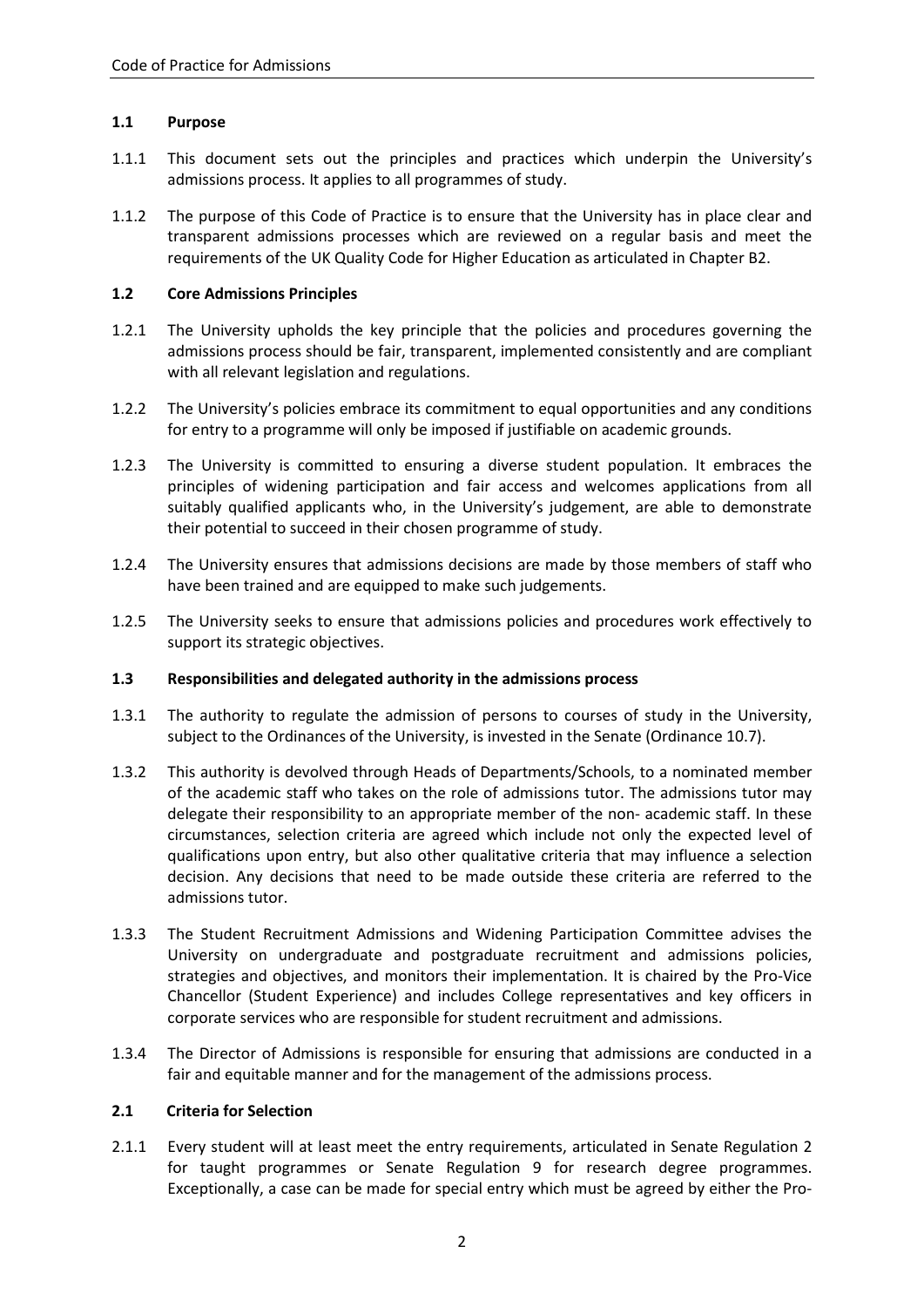Vice Chancellor (Student Experience) for taught programmes or the Graduate Dean for research degree programmes. Specific requirements for individual programmes are specified in the University prospectuses and detailed in the relevant programme specification.

- 2.1.2 Every student will at least meet the English language requirements as specified in Senate Regulations.
- 2.1.3 For some programmes the offer of a place may be dependent upon satisfactory performance at interview. In addition, for some subjects there is a requirement to sit an admissions test, the results of which will influence the selection process.
- 2.1.4 In the case of applications for programmes which carry professional recognition, the decision to admit may also be informed by the relevant professional body's requirements for pre-registration screening (e.g. Fitness to Practice).
- 2.1.5 If the nature of the programme involves the student coming into contact with children and/or vulnerable adults, the offer of a place will be subject to the satisfactory completion of a check with the Disclosure Barring Service (DBS).
- 2.1.6 Admission for some applicants will be dependent upon the applicant having met Home Office requirements to study in the UK.
- 2.1.7 When selecting between applicants with broadly similar qualifications, admissions tutors consider other indicators of merit and potential to succeed, such as evidence of personal initiative or team working abilities. In order to make such judgments, admissions tutors are made aware of the impact of cultural diversity and the variation of opportunities available to applicants to demonstrate such potential.
- 2.1.8 If an applicant declares a criminal record, the University will request further information. In certain circumstances, this information may influence the decision to offer a place on a course or a place in University accommodation.
- 2.1.9 Applicants who request exemption from particular modules of a programme on the basis of prior learning must provide suitable evidence to support their request in accordance with the University's policy on the Procedures for the Accreditation of Prior Learning.

### **2.2 Responsibilities of the University**

- 2.2.1 The University regularly reviews its promotional activities, literature and website to ensure that they are accurate, relevant, and allow applicants to make an informed choice about both the University and the relevant programme. In the case of undergraduate courses, the University maintains detailed and accurate information on the UCAS website.
- 2.2.2 The University maintains clearly documented procedures that govern the admissions process for each level and mode of study. Applications are dealt with promptly, allowing time for the collection of further information, if required, and decisions are communicated to applicants as soon as possible. Any offer of a place will specify the level of fee to be paid. The University complies with Home Office guidelines on the assessment of an applicant's fee status. For overseas students, the outcome of this assessment is explained in the letter which offers a place.
- 2.2.3 Details of registration and induction are sent once any conditions are met. Campus based students receive details of arrival arrangements.
- 2.2.4 All applications are dealt with confidentially and are only seen by those staff who make decisions or administer the admissions process.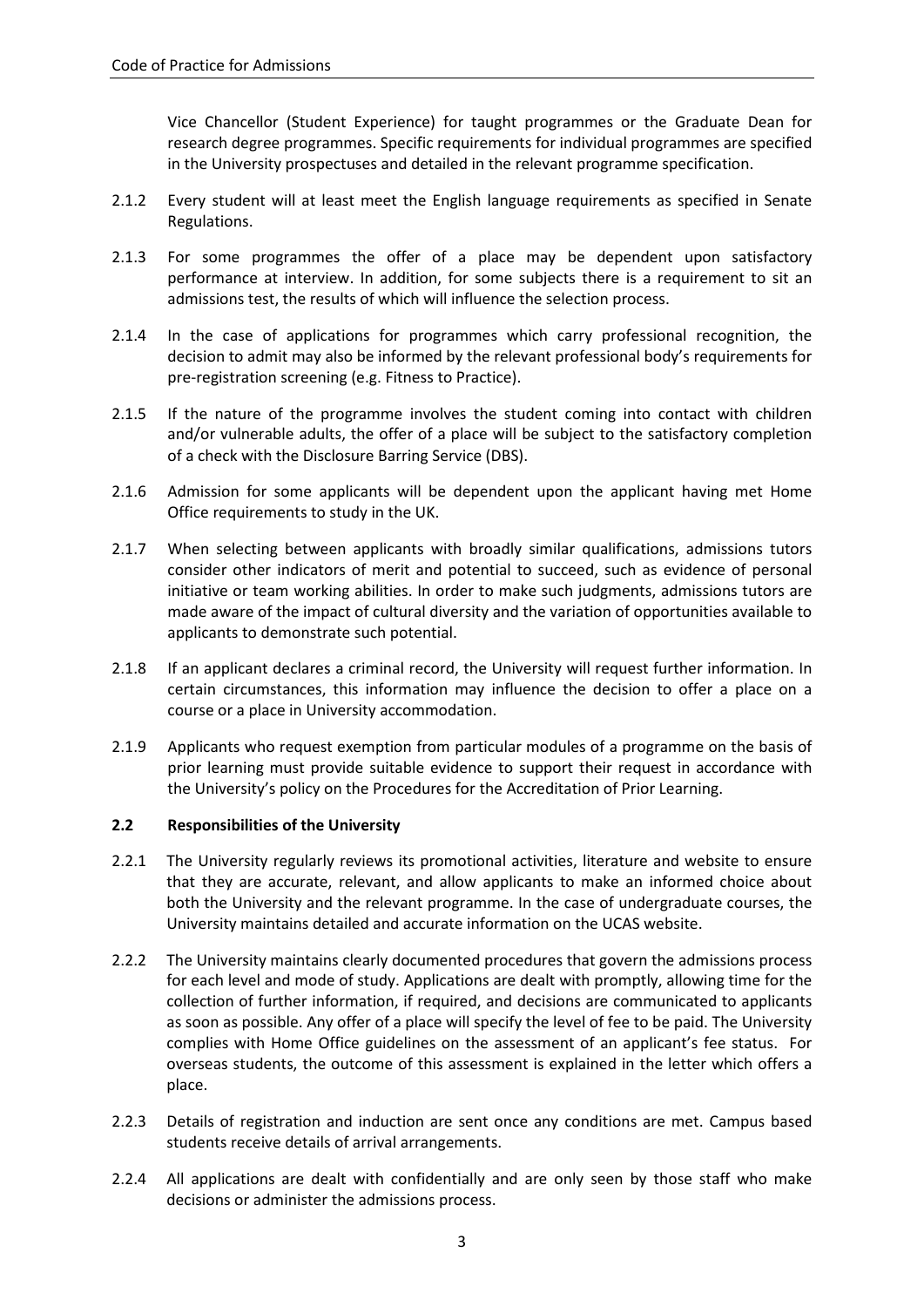- 2.2.5 All applications received by the relevant deadline will be given equal consideration. Late applications will also be considered, depending upon the availability of places at that time.
- 2.2.6 The University provides appropriate feedback to unsuccessful applicants on request.
- 2.2.7 The University aims to provide the range of provision as advertised in promotional literature. However, if there are any significant changes after an offer is made, these will be communicated to applicants promptly and the options available will be explained.
- 2.2.8 The University complies with the requirements of the Disability Discrimination Act. It also undertakes to make reasonable adjustments in order to ensure that students who have declared a disability can effectively participate in the selection process and pursue their studies after admission.
- 2.2.9 The University complies with the requirements of Data Protection Act (1998) and its own data protection policy, retaining an applicant's details as appropriate.
- 2.2.10 The University will complete an annual review of the policies and procedures which relate to the admissions process, to ensure that they continue to work effectively.

## **2.3 Responsibilities of the applicant**

- 2.3.1 All applicants undertake to provide true and accurate information to support their application. The University may check any part of an application or supporting documentation at any stage of the admissions process or after a student has registered. If an application is found to include inaccurate or fraudulent information, during the admissions process and before an offer is made the University may withdraw the application from the process or reject it. If an offer has been made to an applicant, it will be withdrawn immediately. If an application is found to include inaccurate or fraudulent information, once a student has registered, their studies will normally be terminated and any fees paid will not be refunded.
- 2.3.2 Applicants undertake to allow any data they supply to be shared with staff involved in making selection decisions, and to provide the University with the information needed to compile student records.
- 2.3.3 Applicants are required to declare any previous period of study in higher education, including at the University.
- 2.3.5 Applicants should inform the University of any change of circumstance during the period of application (e.g. change of address).
- 2.3.6 If an applicant has a criminal record, they are obliged to declare this fact on their application form. The University will ask for further information, as appropriate (see 2.1.8 above).
- 2.3.7 Applicants with a disability which may affect their participation in the application process or their chosen programme of study are advised to declare this in their application. Suitable adjustments and support arrangements can then be put in place,.
- 2.3.8 Applicants are expected to behave in an appropriate way and engage with staff involved in the admissions process in a polite and reasonable manner. Inappropriate behaviour will be investigated by the University and where it considers that an applicant is behaving in an inappropriate or persistently vexatious manner it reserves the right to withdraw an application from further consideration.